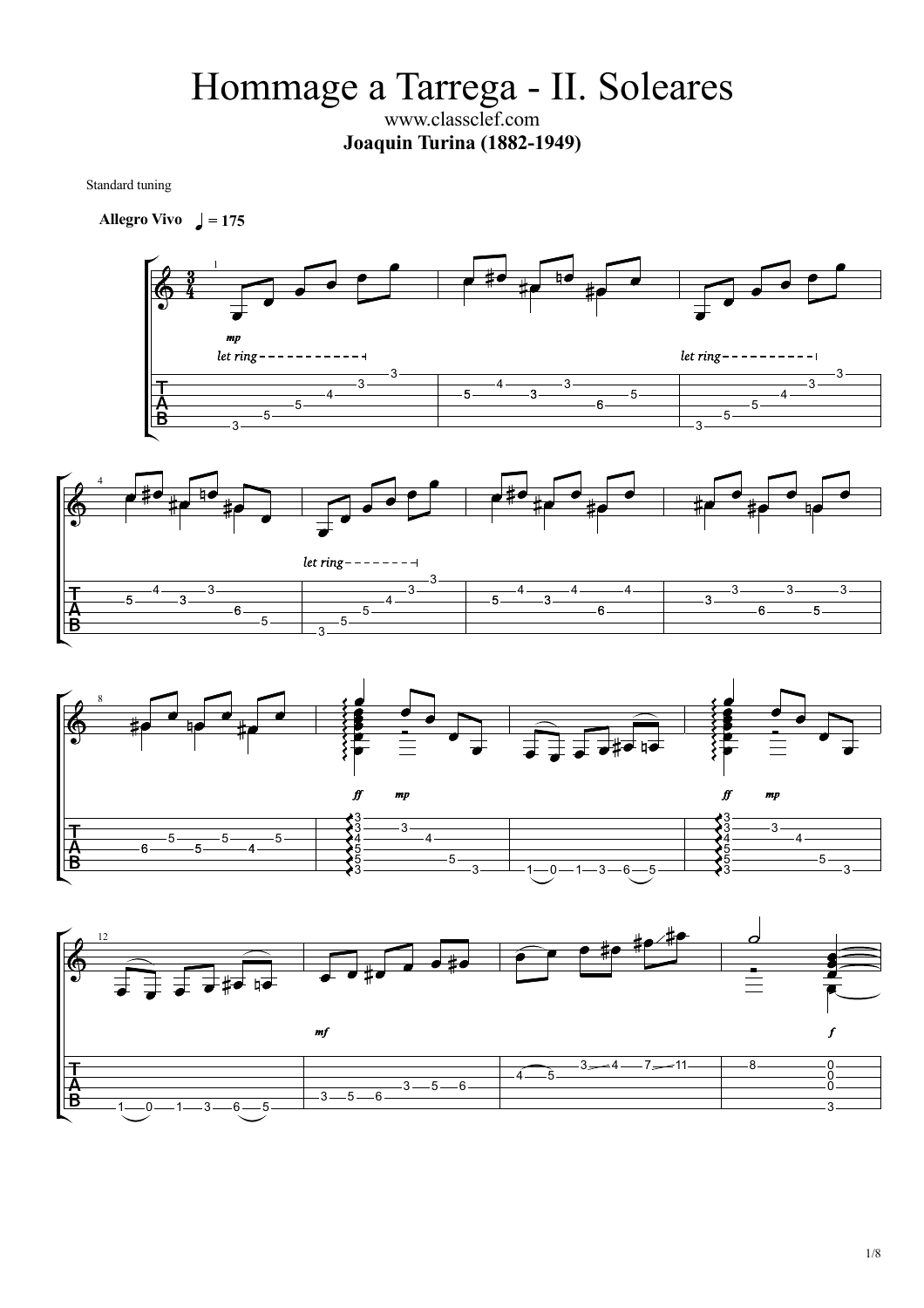





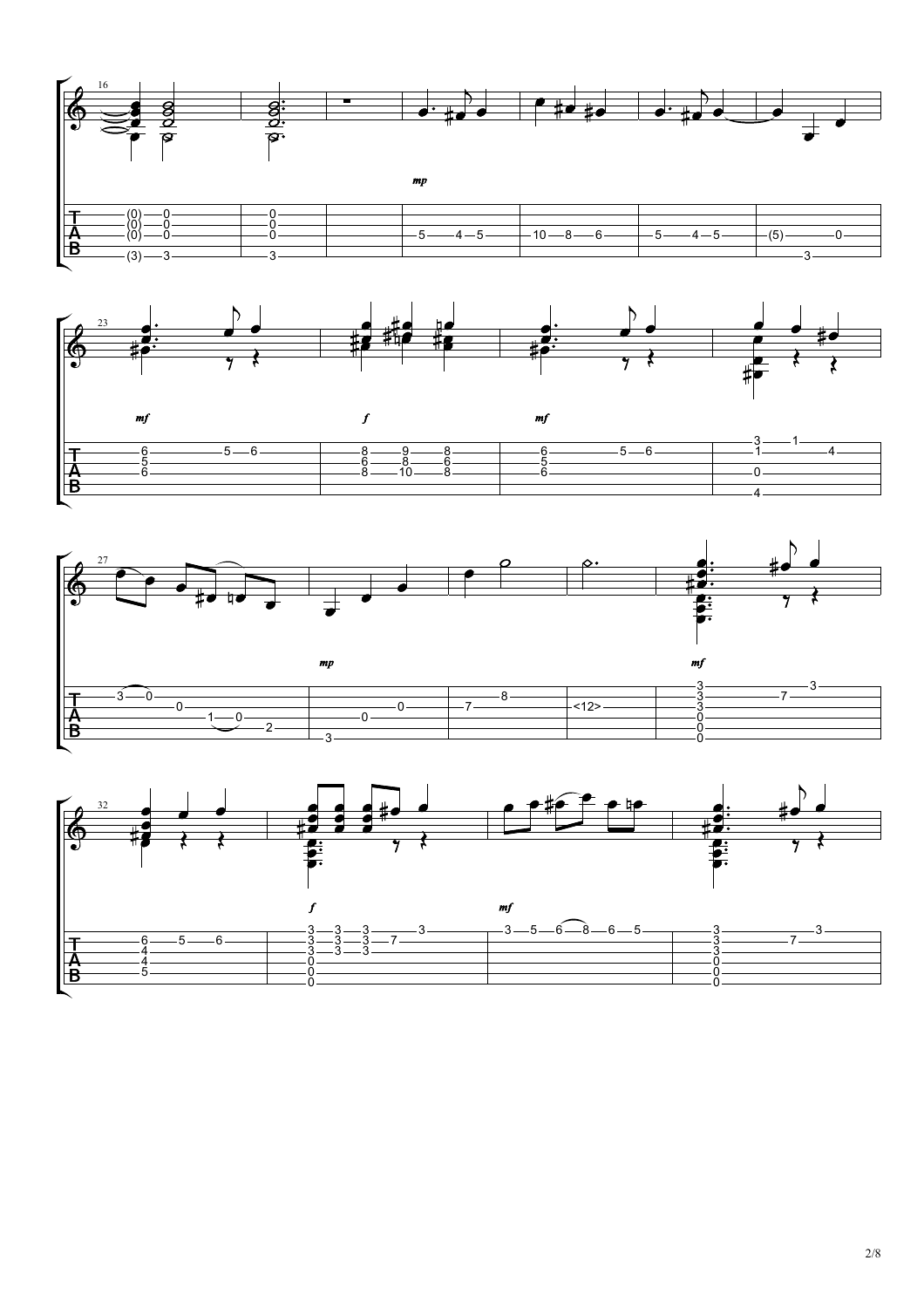







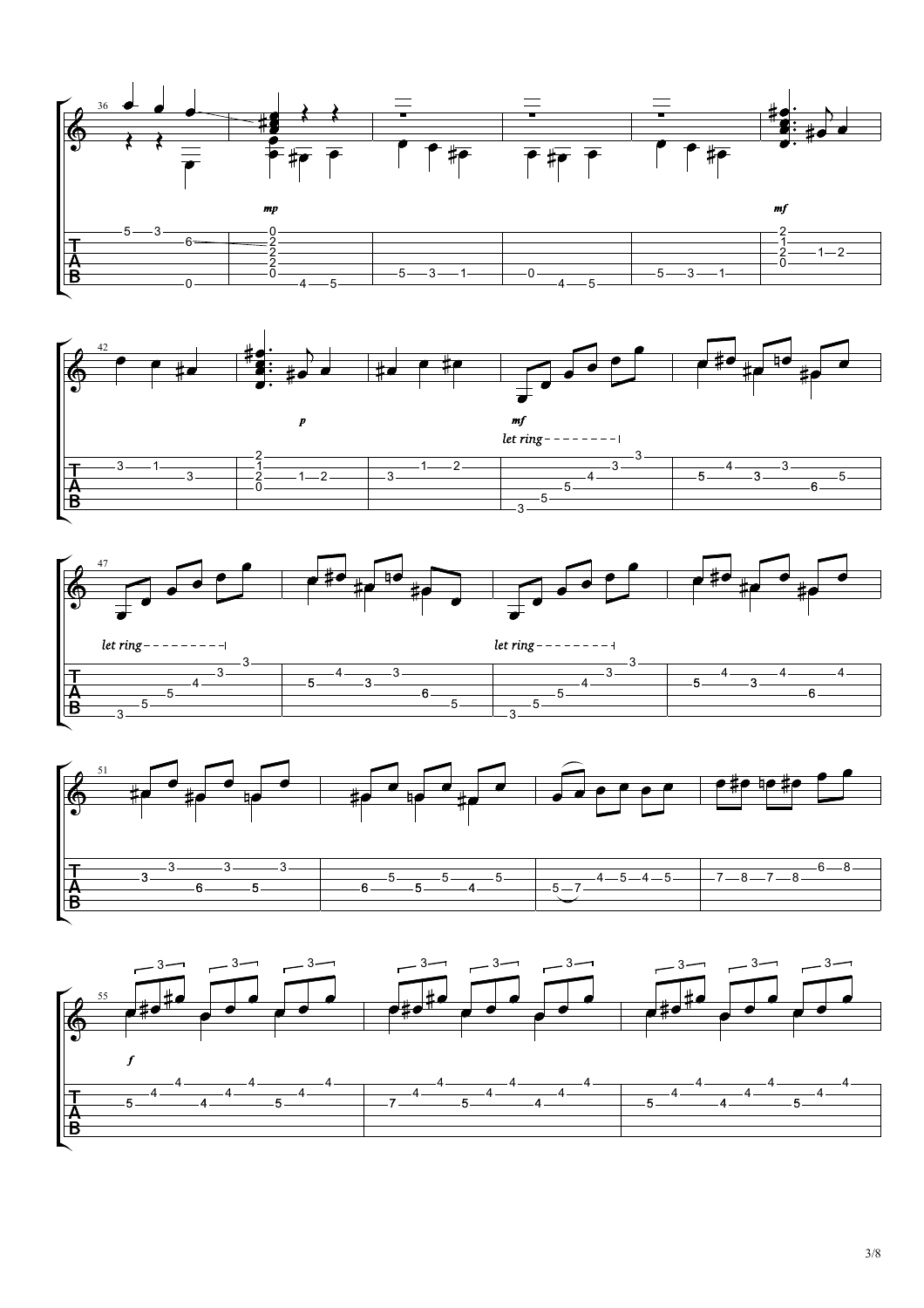



 $0 \longrightarrow 1 \longrightarrow 3 \longrightarrow$ 





 $\overline{0}$   $\overline{\phantom{0}}$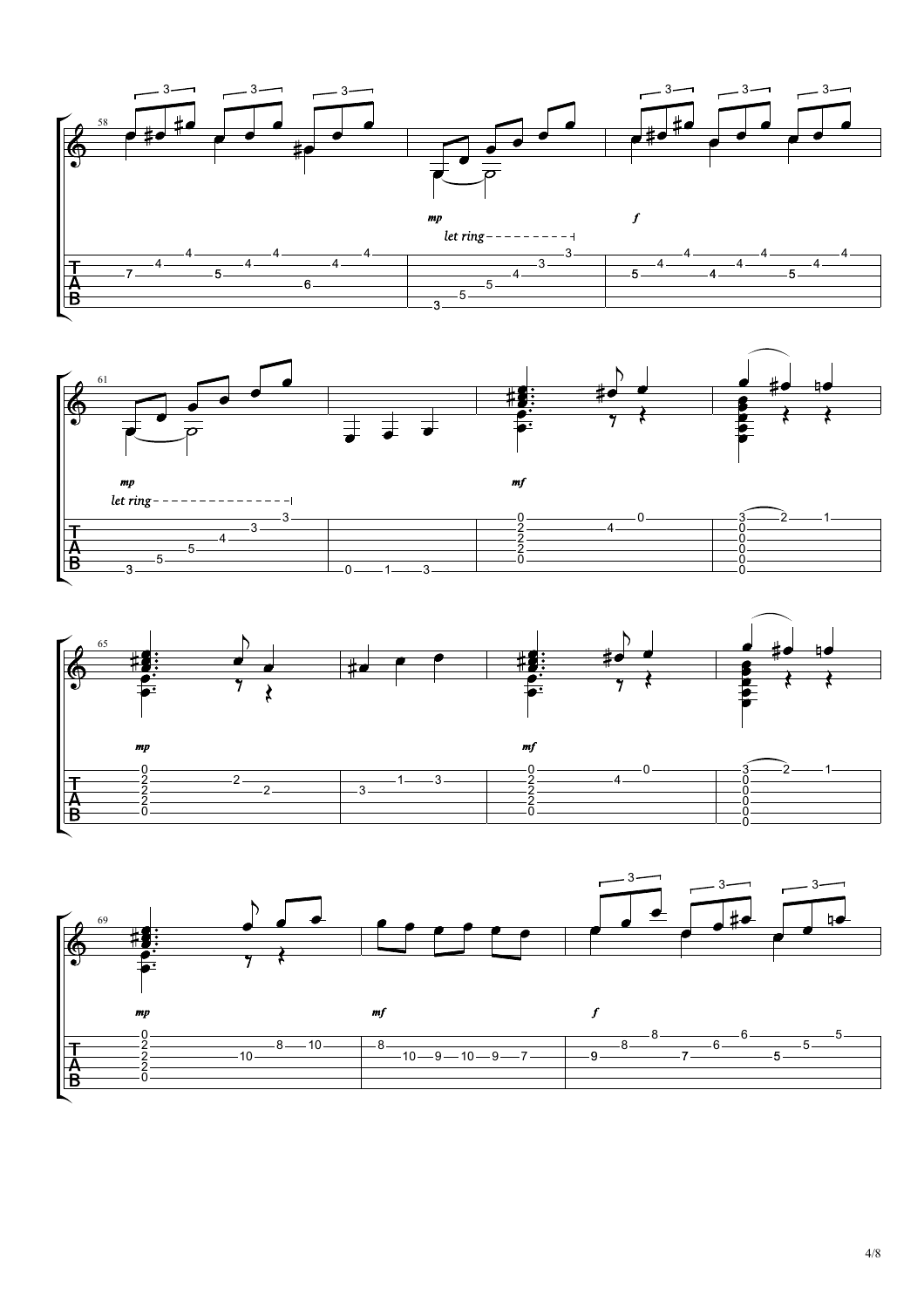





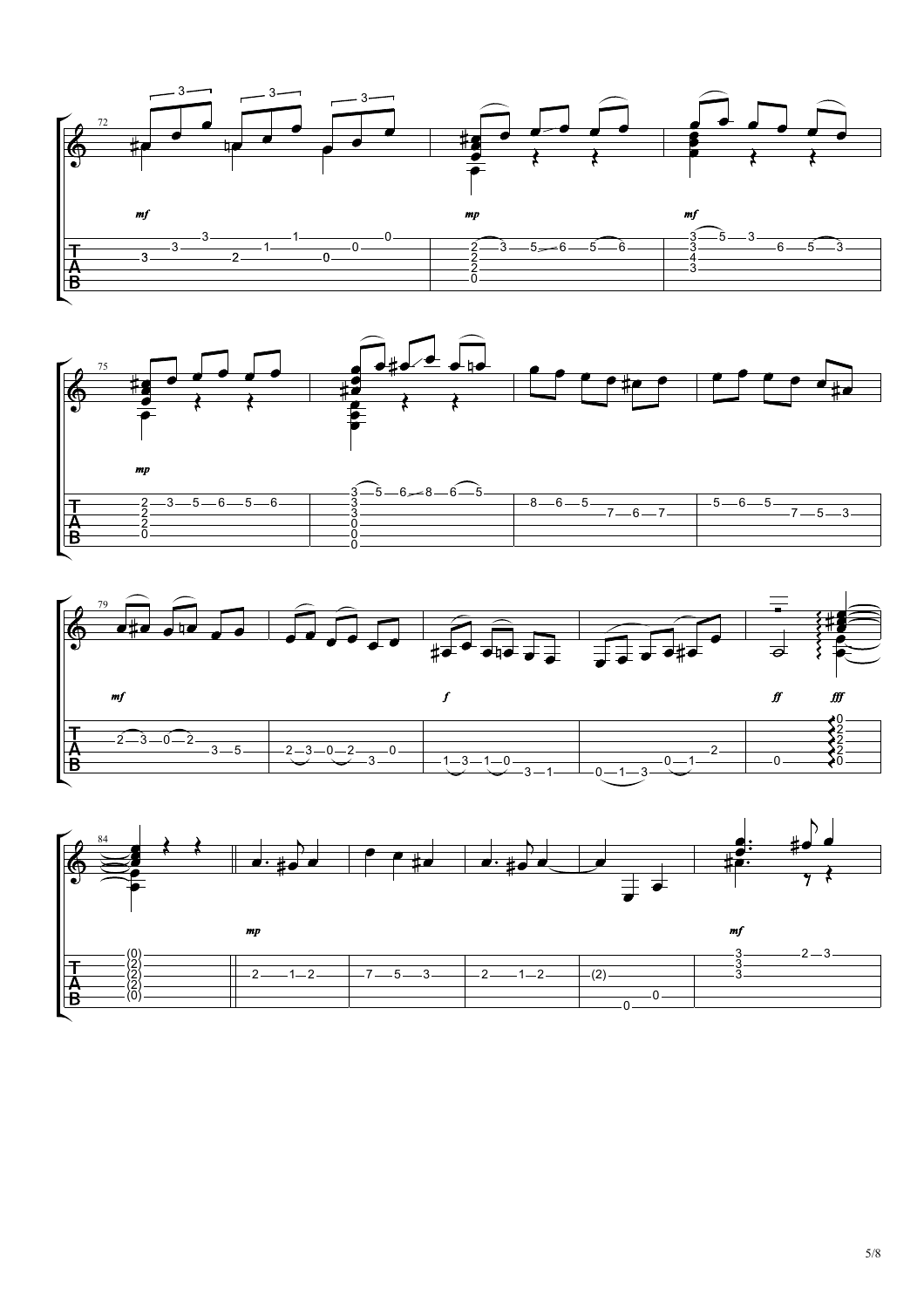







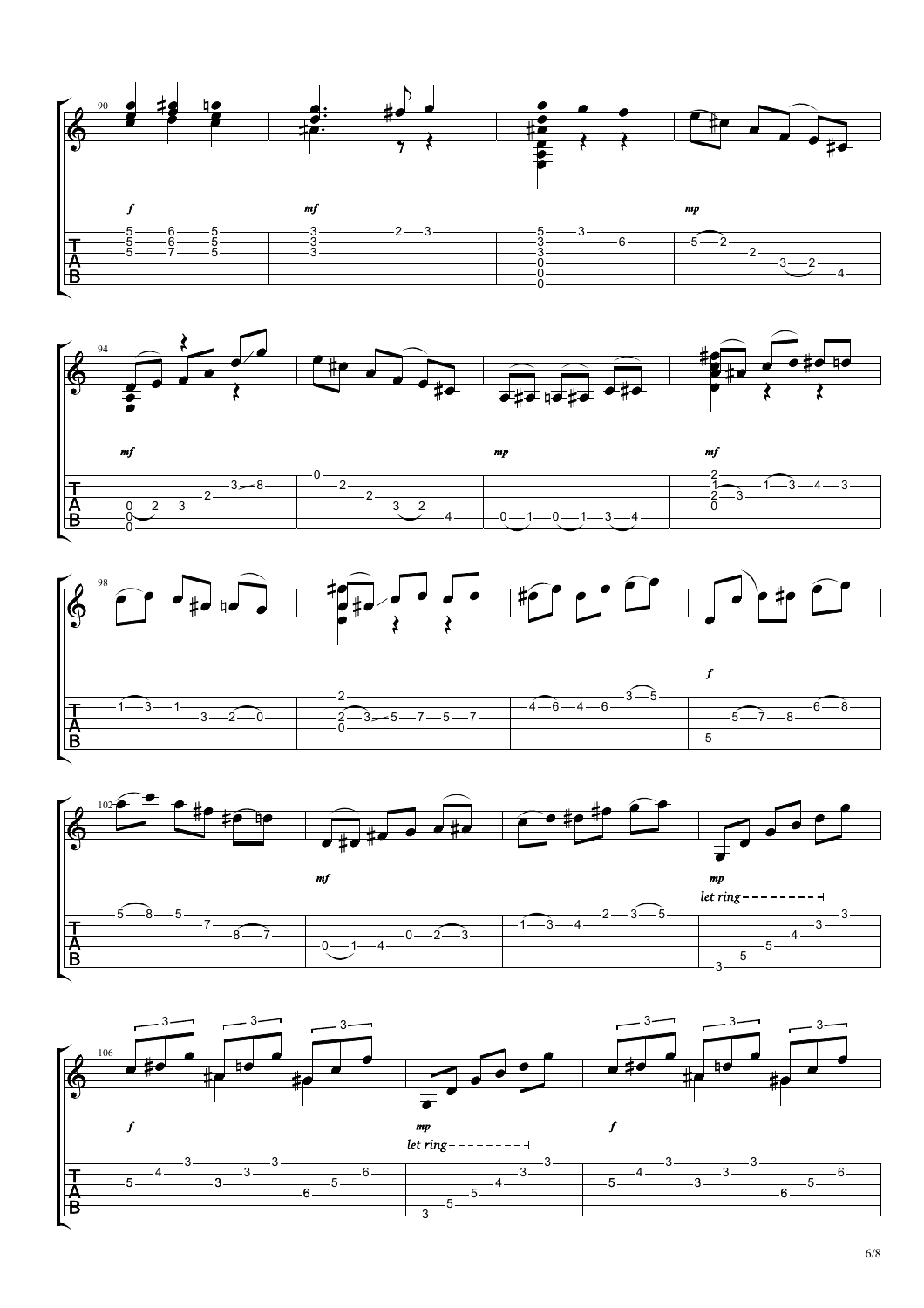